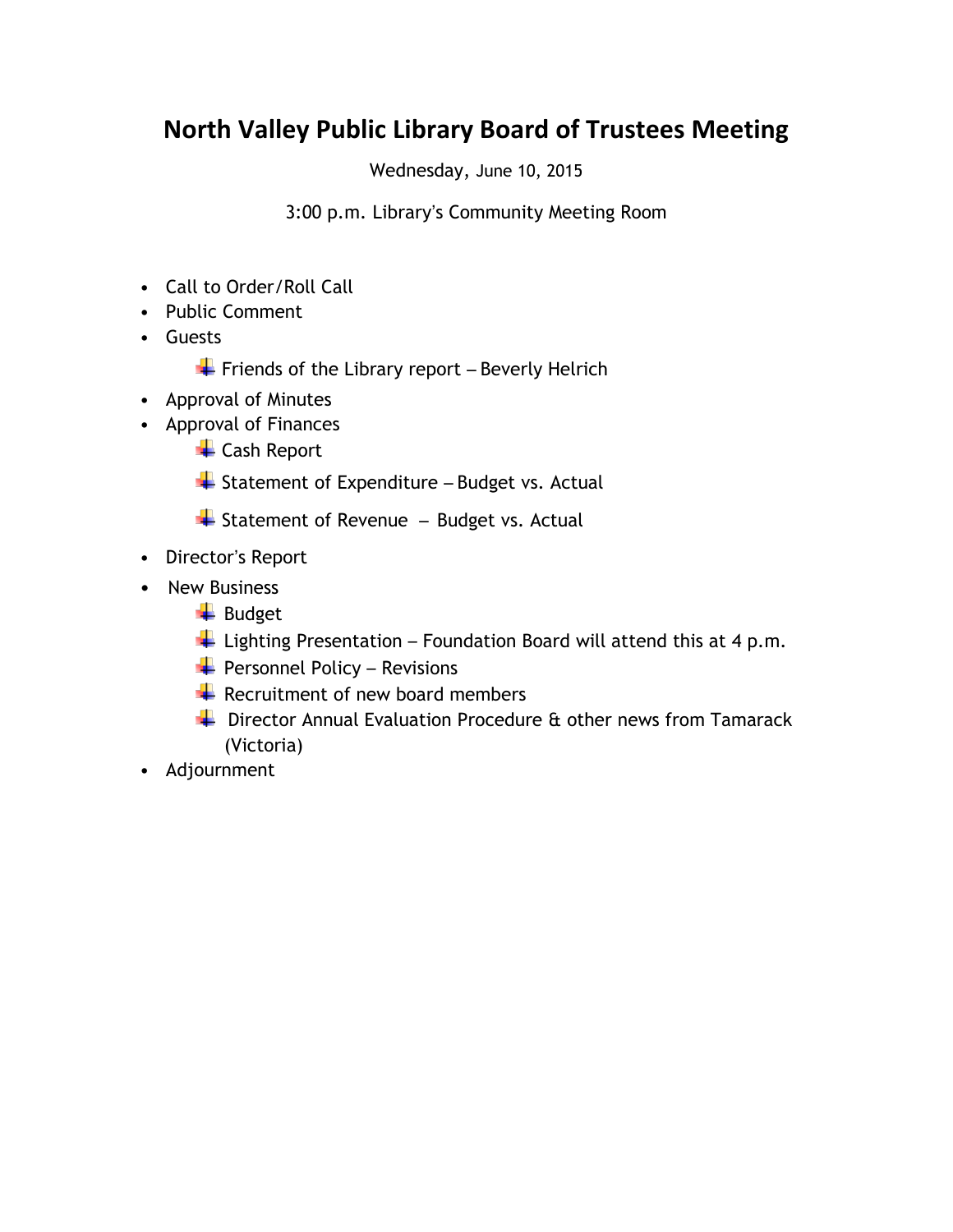## North Valley Public Library Board of Trustees Meeting

Wednesday, June 10, 2015

3:00 p.m. Library Community Room

Attending: Joanne A. Charbonneau, Chair Patricia Meakin, Board member Victoria Howell, Board member Alan Sponberg, Board member Denise Ard, Library Director Bev Heinrich, Friends of the Library Guest: Leon Theroux

Toba Winston not attending.

Meeting called to order at 3:03 p.m.

No public comment.

Friends Report: Lunch and Learn with Dale Burk went well. Friends will have one more Lunch and Learn event and then focus on prep for the Creamery Picnic and the Book Sale.

Approval of Minutes: Joanne motioned to approve last month's minutes, Patricia seconded. Unanimously approved.

Finance Report: The statement of expenditures looks good for this fiscal year. Denise is clearing up the PERS issue with employee retirement. Patricia asked why the heating costs and the cost of One Call had gone up. A suggestion was made to put up a notice to ask patrons if they would prefer to opt out of One Call in order to save the District money. Worker's Comp came in high and the rates will always go up, but this coming fiscal year should be fairly comparable to what it was last year because most volunteers will now be covered under RSVP. The donation from the Rapp Foundation was included in the statement. The mill levy money for July is budgeted for the 2015-16 budget.

Joanne moved to approve. Patricia seconded. Unanimously passed.

Director's Report: Denise presented the preliminary budget for 2015-16 for the board to look over and discuss. There are three funds; the general fund, the library depreciation fund and the Storyline fund. The board needs to approve the preliminary budget so Denise can pay the July bills. The preliminary budget is just an estimate but Denise provided a list of next year's expenditures and reserves. Grant money is still coming in.

Bret provided Denise with a computer and software budget. He says the PC's will need to be replaced in 2017 at the latest. He has budgeted to replace the staff PC's in next year's budget.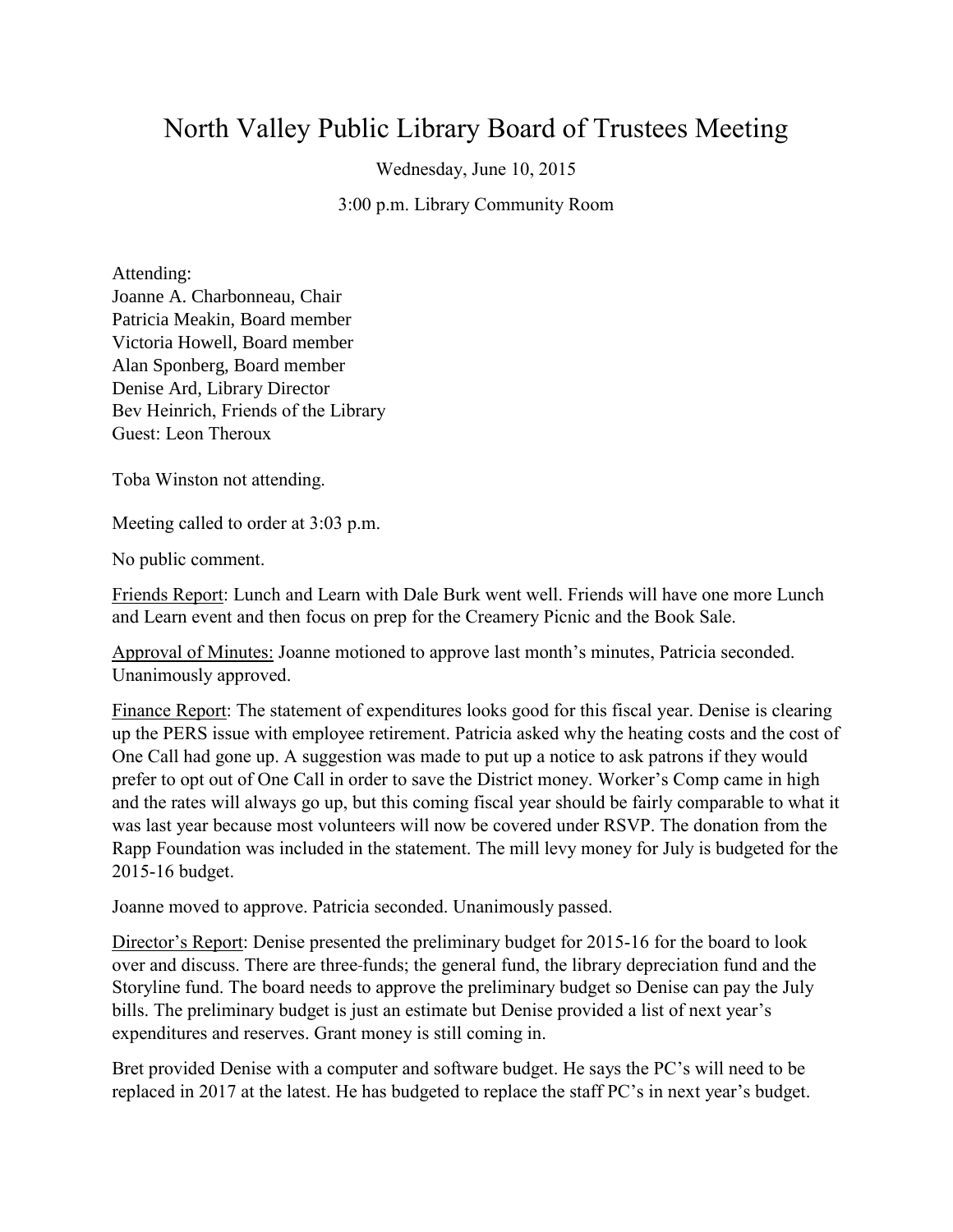The public computer bank must all be replaced at once so the licensed software works the same on all of them. If they are budgeted to be replaced this year, the laptops can then be replaced next year. Bret estimated the cost to be around \$11,000: \$5000 for desktop computers and \$6,000 for laptops. Patricia asked about new monitors. The estimate does not include monitors.

The Cash Reserve line item can only be 1/3 of budgeted amount. This applies to the General Fund only. Even though it's appropriated doesn't mean it needs to be spent. Joanne and Patricia agree that including the cash reserve in the budget means that money is available if needed.

Salary increases were discussed. Patricia wants to think strategically about increases. There was some discussion about performance rubrics and whether the board needs to create employee incentives for wage increases, or perhaps other compensations that aren't taxed like travel or phone allowances. Bev said there were past years when raises weren't an option and the Friends provided money for taking classes. Patricia wants to make sure hard work is rewarded. She wondered if an employee wage increase will affect other programs or projects because of a lack of funds, and whether cost of living raises will be possible in the future.

Joanne explained that the mill levy revenue always goes up and is constant, therefore salaries and wages are covered without problem. Victoria pointed out the library is very fortunate to be in a large district, independent and primarily funded by tax monies. Victoria feels really strongly that library employees should be paid more than minimum wage. The budget can handle a wage increase. The board does not want to go to a "merit" system, because they can be too subjective. Denise does employee evaluations on a regular basis and feels confident all employees work to their potential.

Denise put Christmas bonuses in the budget as a line item. Victoria suggested adding more money to the bonus line so employee bonuses stay consistent from year to year.

Patricia moved to approve tentative budget with changes. Joanne seconded. The motion passed.

Colleen Miller's lighting presentation was very informative, full of options and well received.

The lighting in the library needs an upgrade due to the increasing costs of ballasts and replacement bulbs. The fluorescent bulbs contain toxic materials, put off heat and use more electricity. New technologies in lighting provide options for better lighting that costs less to install and use, and are still being refined. Her recommendation is to leap into the new tech with LEDs. She said use of modelling software to design a lighting plan would give us an idea where directional lights would provide more light than we currently have, especially in the stacks.

Patricia asked for an estimate, Colleen estimated each room at about \$1200. Also the products installed, e.g. ballasts, need to be UL listed for insurance and an electrician would need to sign off after Colleen installs.

NVPL Foundation board members Jose Sanchez and Dick Ellis attended the presentation on lighting in order to get ideas for Foundation fund raising.

Personnel Policy Revisions: Joanne moved to accept both policy changes. Patricia seconded. Unanimous approval.